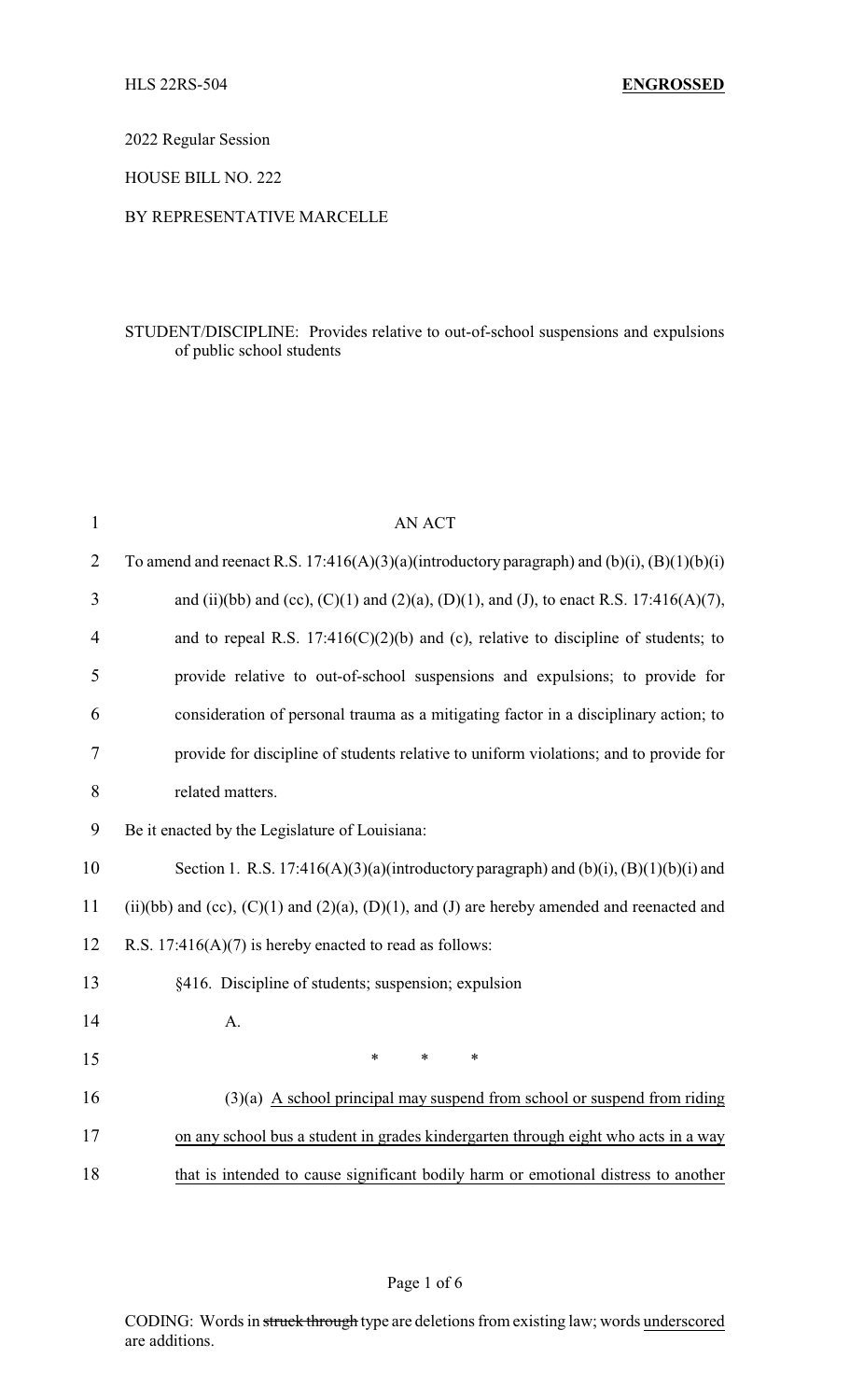person. A school principal may suspend from school or suspend from riding on any

- school bus any student in grades nine through twelve who:
- \* \* \*

 (b)(i) Prior to any out-of-school suspension, assignment to alternative placement, or expulsion, the school principal or his designee shall advise the student in question of the particular misconduct of which he is accused as well as the basis for such accusation and ensure that student is assessed in accordance with Paragraph (7) of this Subsection, and the student shall be given an opportunity at that time to explain his version of the facts to the school principal or his designee. In each case of out-of-school suspension, assignment to alternative placement, or expulsion, the school principal or his designee shall contact, by telephone at the telephone number shown on the student's registration card or by electronic communication or a certified letter sent to the address shown on the student's registration card, the parent or legal guardian of the student in question giving notice of the out-of-school suspension, assignment to alternative placement, or expulsion, the reasons therefor, and establishing a date and time for a conference with the principal or his designee as a requirement for readmitting the student. In the case of expulsion, the contact with the 18 parent or guardian shall include a certified letter. If the parent or legal guardian fails to attend the required conference within five school days of mailing the certified letter or other contact with the parent, the truancy laws shall become effective. On not more than one occasion each school year when the parent or legal guardian refuses to respond, the principal may determine whether readmitting the student is in the best interest of the student. On any subsequent occasions in the same year, the student shall not be readmitted unless the parent, legal guardian, court, or other appointed representative responds. A student whose presence in or about a school poses a continued danger to any person or property or an ongoing threat of disruption to the academic process shall be immediately removed from the school premises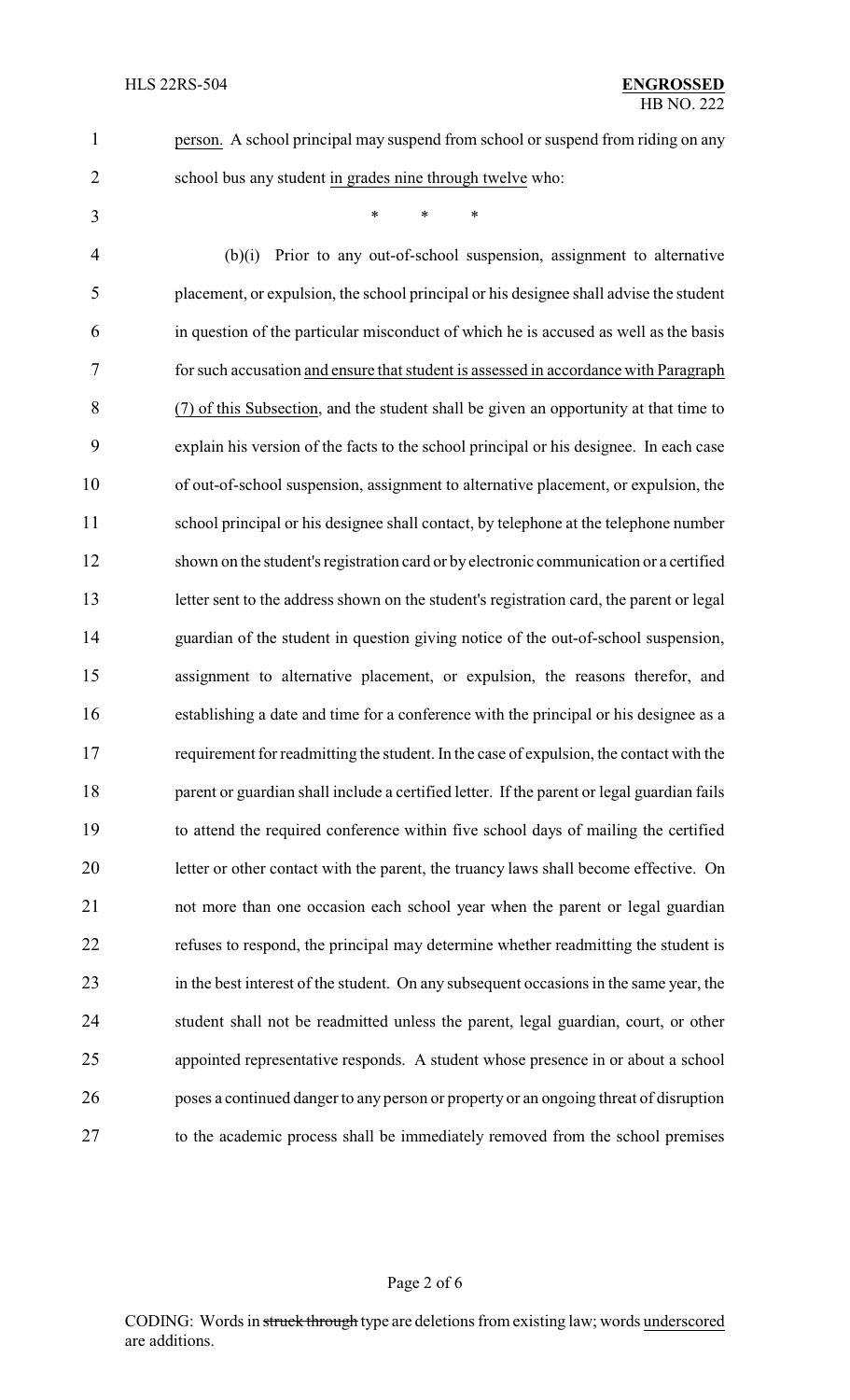| $\mathbf{1}$   | without the benefit of the procedure described in this Item; however, the necessary       |
|----------------|-------------------------------------------------------------------------------------------|
| $\overline{2}$ | procedure shall follow as soon as is practicable.                                         |
| 3              | $\ast$<br>$\ast$<br>$\ast$                                                                |
| 4              | Prior to any out-of-school suspension, assignment to alternative<br>(7)                   |
| 5              | placement, or expulsion, the school principal or his designee shall ensure that the       |
| 6              | student is assessed using an instrument approved by the Louisiana Department of           |
| 7              | Health that is designed to determine if the student has experienced trauma.<br>The        |
| 8              | results of the assessment shall be used to determine whether the student's behavior       |
| 9              | may be better addressed in a manner other than through out-of-school suspension,          |
| 10             | assignment to alternative placement, or expulsion.                                        |
| 11             | B(1)                                                                                      |
| 12             | ∗<br>$\ast$<br>∗                                                                          |
| 13             | (b)(i) Notwithstanding the provisions of Subsection A of this Section, the                |
| 14             | principal or his designee shall immediately suspend a student in grades nine through      |
| 15             | twelve who is found carrying or possessing a firearm or another dangerous                 |
| 16             | instrumentality other than a knife, or who possesses, distributes, sells, gives, or loans |
| 17             | any controlled dangerous substance governed by the Uniform Controlled Dangerous           |
| 18             | Substances Law, in any form. The principal or his designee shall immediately              |
| 19             | recommend the student's expulsion in accordance with Subsection C of this Section.        |
| 20             | (ii)                                                                                      |
| 21             | $\ast$<br>$\ast$<br>$\ast$                                                                |
| 22             | (bb) A student in grades nine through twelve who is found carrying or                     |
| 23             | possessing a knife with a blade less than two and one-half inches in length may be        |
| 24             | suspended by the school principal as provided in Paragraph $(A)(3)$ of this Section;      |
| 25             | however, in appropriate cases such student, at a minimum, shall be placed in              |
| 26             | in-school suspension.                                                                     |
| 27             | The principal shall immediately suspend a student in grades nine<br>(cc)                  |
| 28             | through twelve who is found carrying or possessing a knife the blade of which equals      |
| 29             | or exceeds two and one-half inches in length. He also shall immediately recommend         |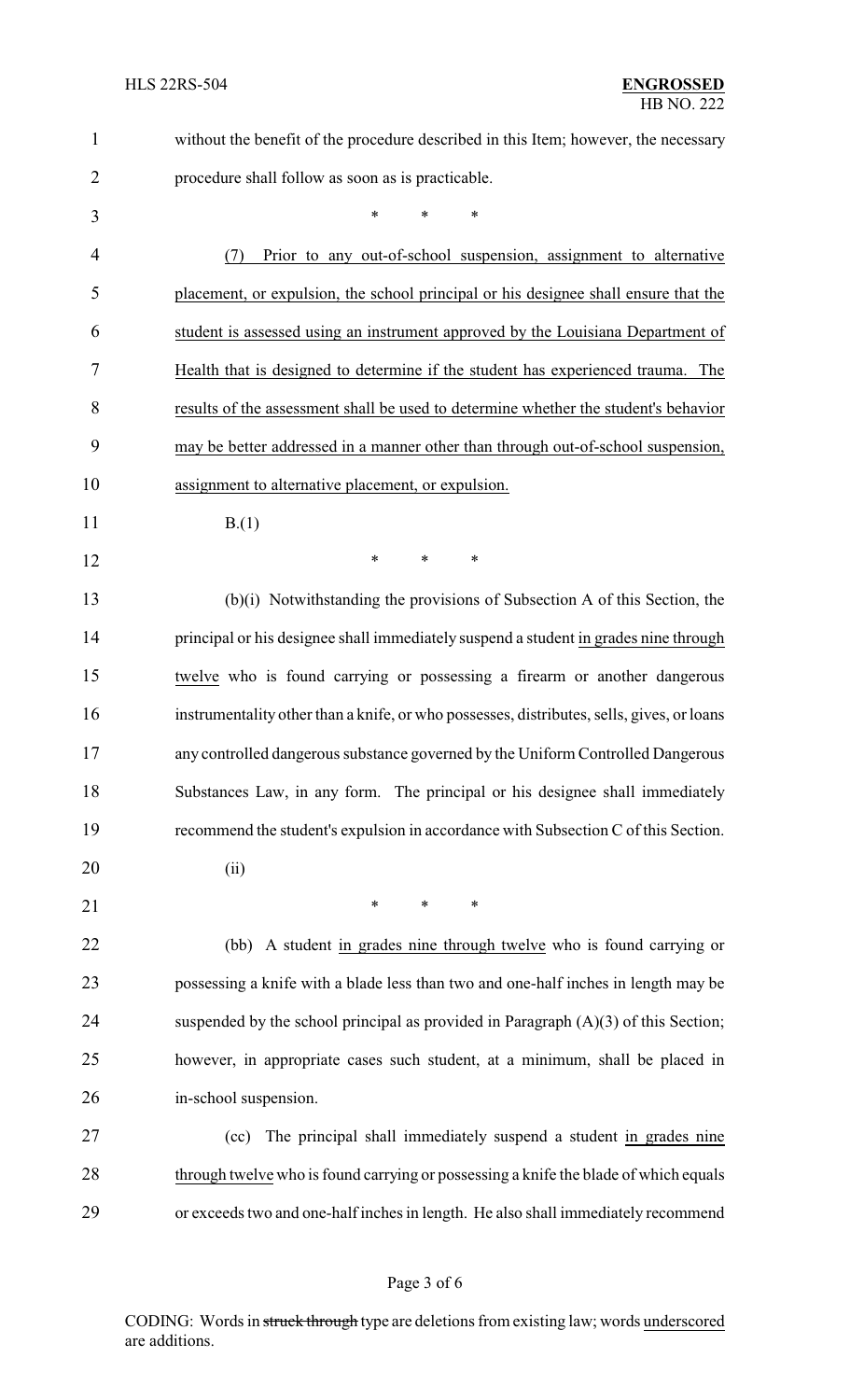1 the student's expulsion in accordance with Subsection C of this Section, except that 2 in the case of a student less than eleven years of age in pre-kindergarten through grade five, the principal may recommend the student's expulsion in accordance with Subsection C of this Section.

\* \* \*

 C.(1) Upon the recommendation by a principal for the expulsion of any student as authorized by Subsection B of this Section or a school board's code of conduct, a hearing shall be conducted by the superintendent or his designee within fifteen school days to determine the facts of the case and make a finding of whether or not the student is guilty of conduct warranting a recommendation of expulsion. The school board must provide written notice of the hearing to the student and his 12 parent or legal guardian, and such notice shall advise the student and his parent or legal guardian of their rights. The superintendent or his designee shall ensure that the student is assessed using an instrument approved by the Louisiana Department of Health that is designed to determine if the student has experienced trauma. The results of the assessment shall be used to determine whether the student's behavior may be better addressed in a manner other than through expulsion. Upon the conclusion of the hearing and upon a finding that the student is guilty of conduct warranting expulsion, the superintendent or his designee shall determine whether such student shall be expelled from the school system or if other corrective or disciplinary action shall be taken. At the hearing the principal or teacher concerned may be represented by any person appointed by the superintendent. The concerned teacher shall be permitted to attend such hearing and shall be permitted to present information the teacher believes relevant. Until such hearing takes place the student shall remain suspended from the school with access to classwork and the opportunity to earn academic credit. At such hearing the student may be represented by any person of his choice. A student who is expelled or suspended for longer than ten days shall be provided with academic instruction at an alternative setting in accordance with R.S. 17:416.2.

#### Page 4 of 6

CODING: Words in struck through type are deletions from existing law; words underscored are additions.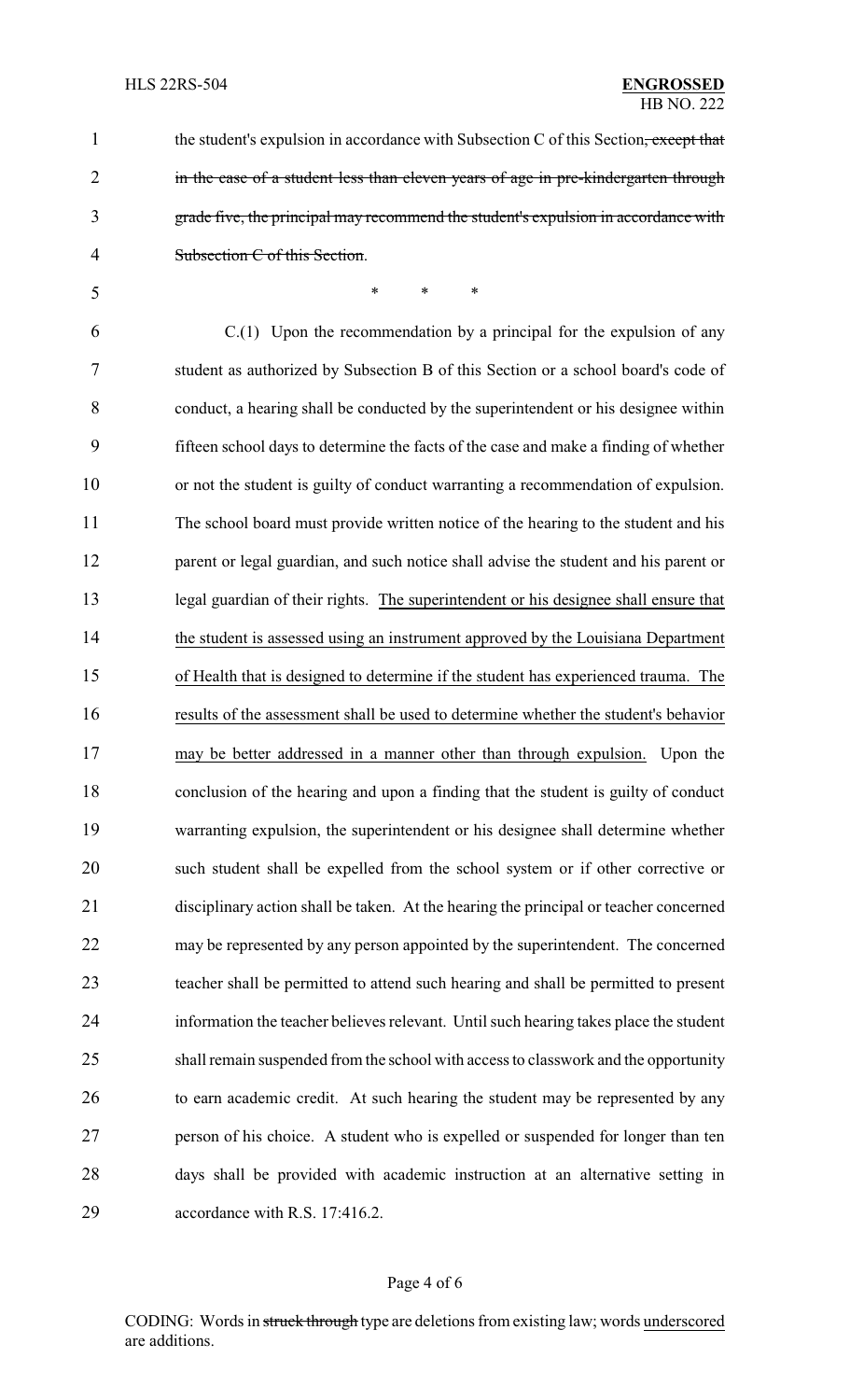(2)(a)(i) Notwithstanding the provisions of Subsection Bof this Section, any 2 student sixteen years of age or older in grades nine through twelve found guilty of being in possession of a firearm on school property, on a school bus, or in actual possession at a school-sponsored event, pursuant to a hearing as provided for by Paragraph (1) of this Subsection, shall be expelled from school for aminimum period of four complete school semesters and shall be referred to the district attorney for appropriate action. However, the superintendent may modify the length of such minimum expulsion requirement on a case-by-case basis, provided suchmodification is in writing.

 (ii) Notwithstanding the provisions of Subsection B of this Section, any 11 student sixteen years of age or older in grades nine through twelve found guilty of possession of, or knowledge of and intentional distribution of, or possession with intent to distribute any illegal narcotic, drug, or other controlled substance on school property, on a school bus, or at a school-sponsored event pursuant to a hearing as provided for by Paragraph (1) of this Subsection shall be expelled from school for a minimum period of four complete school semesters.

\* \* \*

18 D.(1) The conviction of any student in grades nine through twelve of a felony or the incarceration of any student in grades nine through twelve in a juvenile institution for an act which had it been committed by an adult would have constituted a felonymay be cause for expulsion of the student for a period of time as determined by the board. The expulsion shall require the vote of two-thirds of the elected members of the school board, shall not be for a period of time longer than the student's period of adjudication as determined by the applicable court presiding over the student's criminal matter, and shall run concurrent to the student's period of disposition. If the student was serving an expulsion period when the student was incarcerated for a separate offense and the student completes the period of

### Page 5 of 6